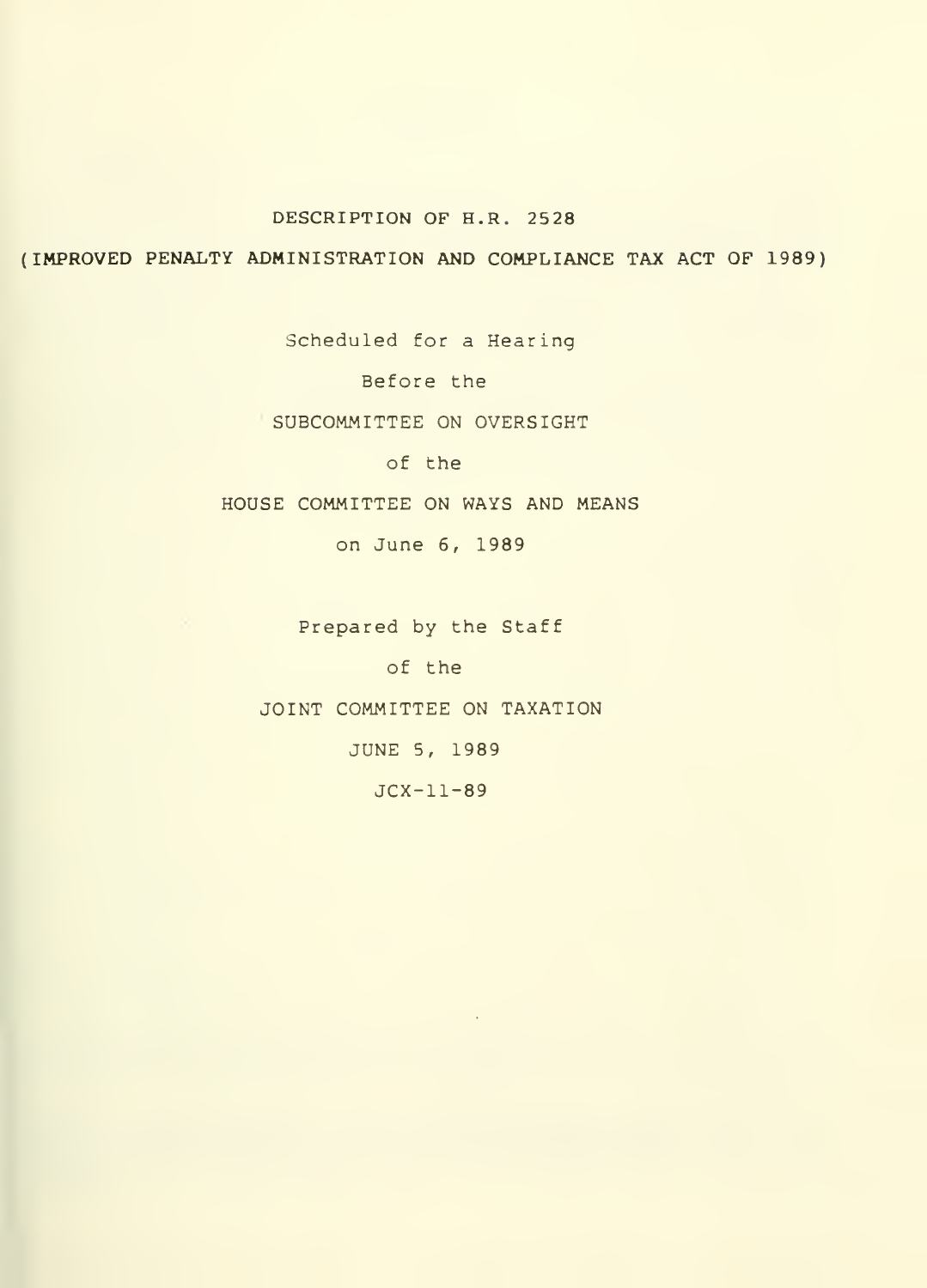# **CONTENTS**

|             | DESCRIPTION OF H.R. 2528 (IMPROVED PENALTY<br>ADMINISTRATION AND COMPLIANCE TAX ACT OF 1989) 2 |  |
|-------------|------------------------------------------------------------------------------------------------|--|
| $A_{\star}$ | Information Reporting Penalties (Title I) 2                                                    |  |
| B.          | Accuracy Penalties (Title II) 6                                                                |  |
|             | C. Preparer, Promoter, and Protester Penalties                                                 |  |
|             | D. Delinquency Penalties (Title IV) 13                                                         |  |

# Page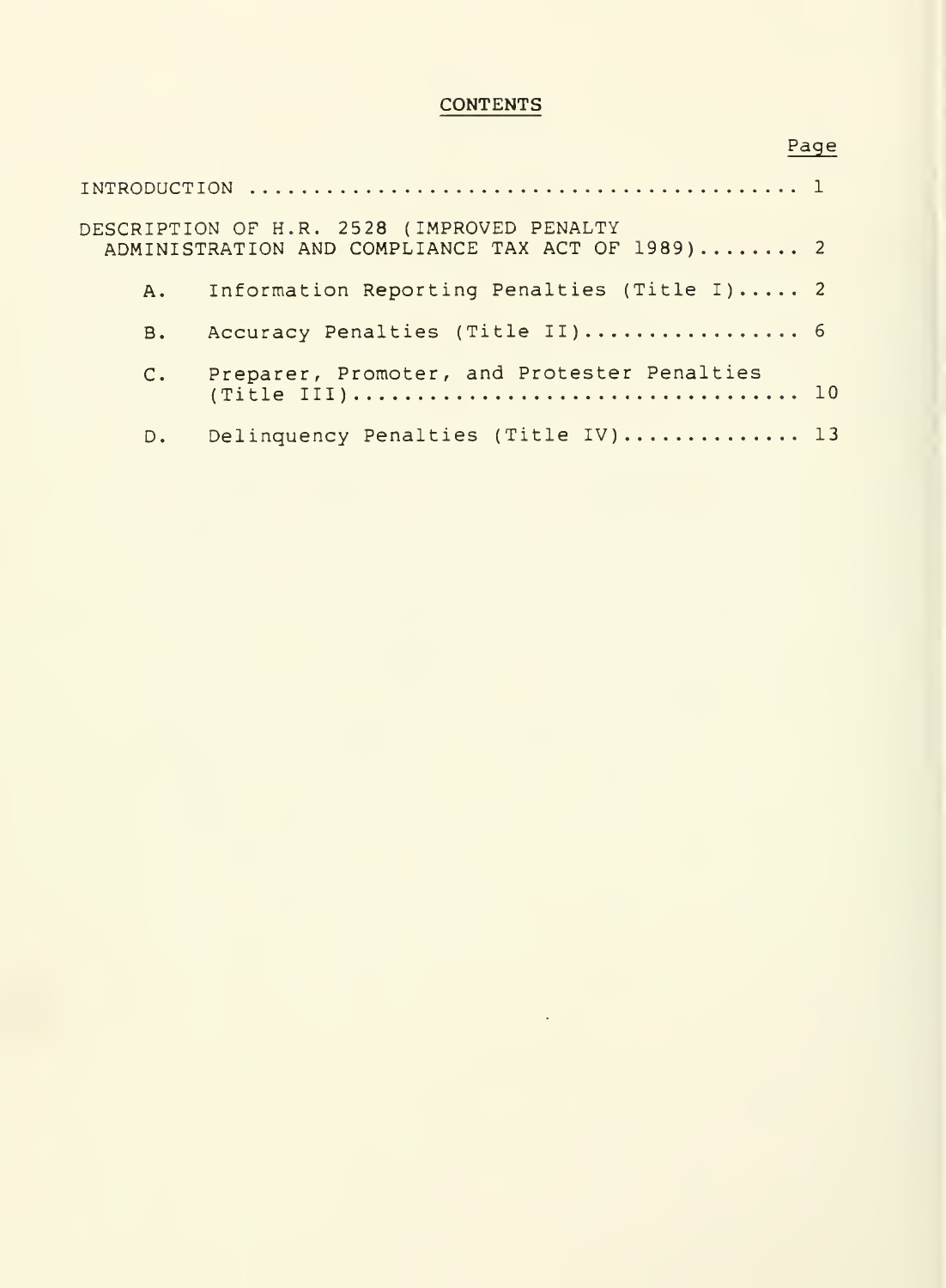#### INTRODUCTION

The Subcommittee on Oversight of the House Committee on Ways and Means has scheduled a hearing on June 6, 1989, on H.R. 2528 (introduced by Subcommittee Chairman Pickle and Messrs. Schulze, Anthony, Flippo, Dorgan of North Dakota, Ford of Tennessee, and Shaw on June 1, 1989).<sup>1</sup> H.R. 2528 ("Improved Penalty Administration and Compliance Tax Act of 1989") would revise several major groups of civil penalties in the Internal Revenue Code: (A) information reporting penalties; (B) accuracy penalties; (C) preparer, promoter, and protester penalties; and (D) delinquency penalties.

This document,<sup>2</sup> prepared by the staff of the Joint Committee on Taxation, provides a description of the bill, including present law, provisions of the bill, and effective dates.

See 135 Congressional Record H 2267-2272 (June 1, 1989). This document is identical to the Summary Explanation of the bill's provisions printed in the Record.

This document may be cited as follows: Joint Committee on Taxation, Description of H.R. 2528 ( Improved Penalty Administration and Compliance Tax Act of 1989) (JCX-11-89), June 5, 1989.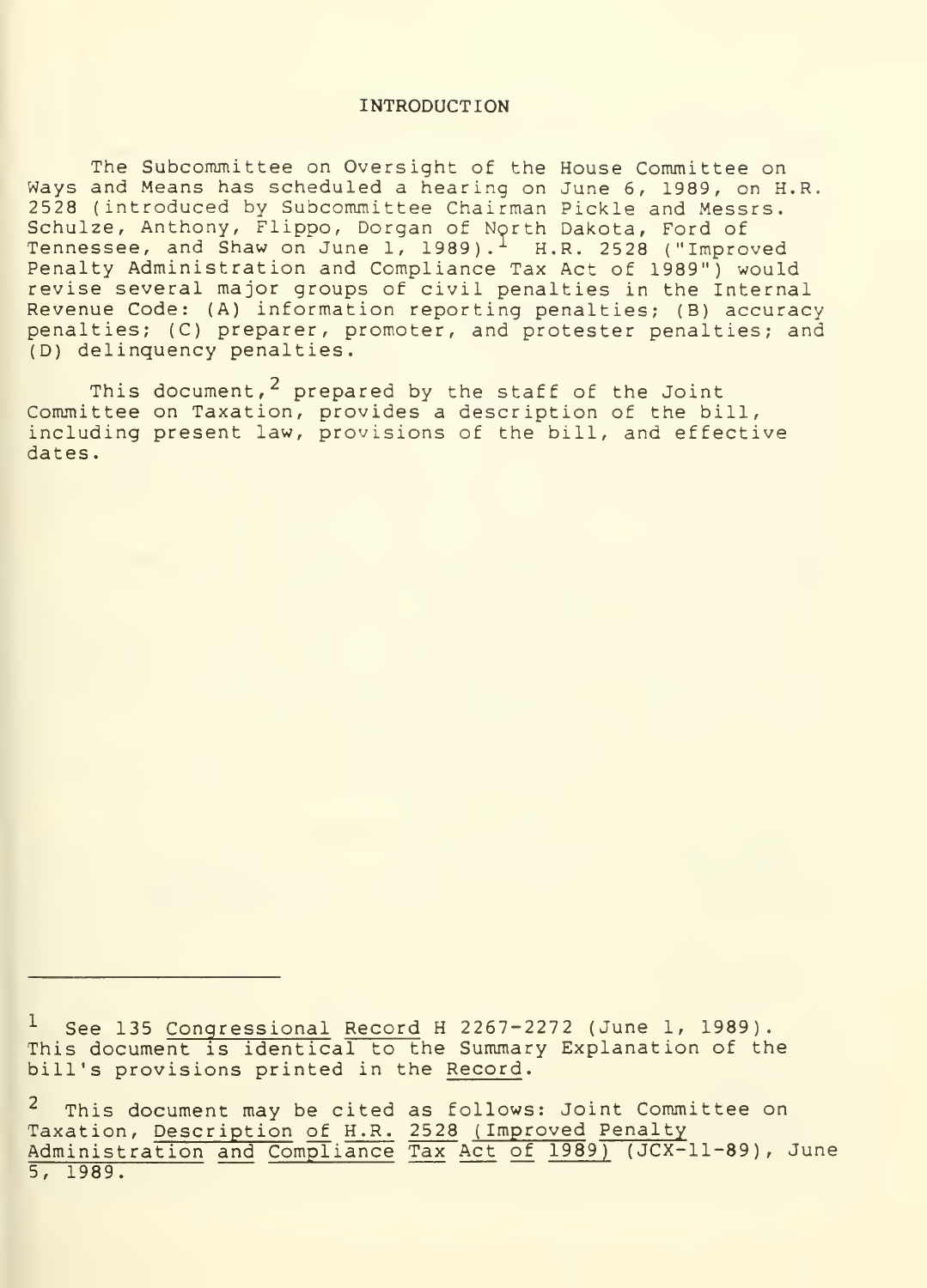# DESCRIPTION OF H.R. 2528

# (IMPROVED PENALTY ADMINISTRATION AND COMPLIANCE TAX ACT OF 1989)

### A. Information Reporting Penalties

#### Present Law

Any person that fails to file an information return with the Internal Revenue Service on or before the prescribed filing<br>date is subject to a \$50 penalty for each failure, with a maximum penalty of \$100,000 per calendar year. In addition, any person that fails to provide a copy of an information return (a "payee statement") to a taxpayer on or before the prescribed due date is subject to a penalty of \$50 for each failure, with a maximum penalty of \$100,000 per calendar year. If a person fails to include all of the information required to be shown on an information return or a payee statement or includes incorrect information, then a penalty of \$5 may be imposed with respect to each such failure, with a maximum penalty of \$20,000 per calendar year.

Stricter penalty provisions apply in the case of interest and dividend returns and in the case of intentional failures to comply with the information return requirements.

A penalty may also be imposed for each failure to include a correct taxpayer identification number on a return or statement and for each failure to furnish a correct taxpayer<br>identification number to another person. The amount of the identification number to another person. penalty that may be imposed is either \$5 or \$50 for each failure, depending on the nature of the failure.

#### Explanation of Provisions

#### Failure to file correct information returns

The bill modifies the information return penalties provided under present law in order to encourage persons to file correct information returns even though such returns are filed after the prescribed filing date.

Under the bill, any person that fails to file a correct information return with the Internal Revenue Service on or before the prescribed filing date is subject to a penalty that varies based on when, if at all, a correct information return is filed. If a person files a correct return after the prescribed filing date but on or before the date that is 30 days after the prescribed filing date, the amount of the penalty is \$15 per return, with a maximum penalty of \$75,000 per calendar year. If a person files a correct information return after the date that is 30 days after the prescribed filing date but on or before August 1, the amount of the penalty is \$30 per return, with a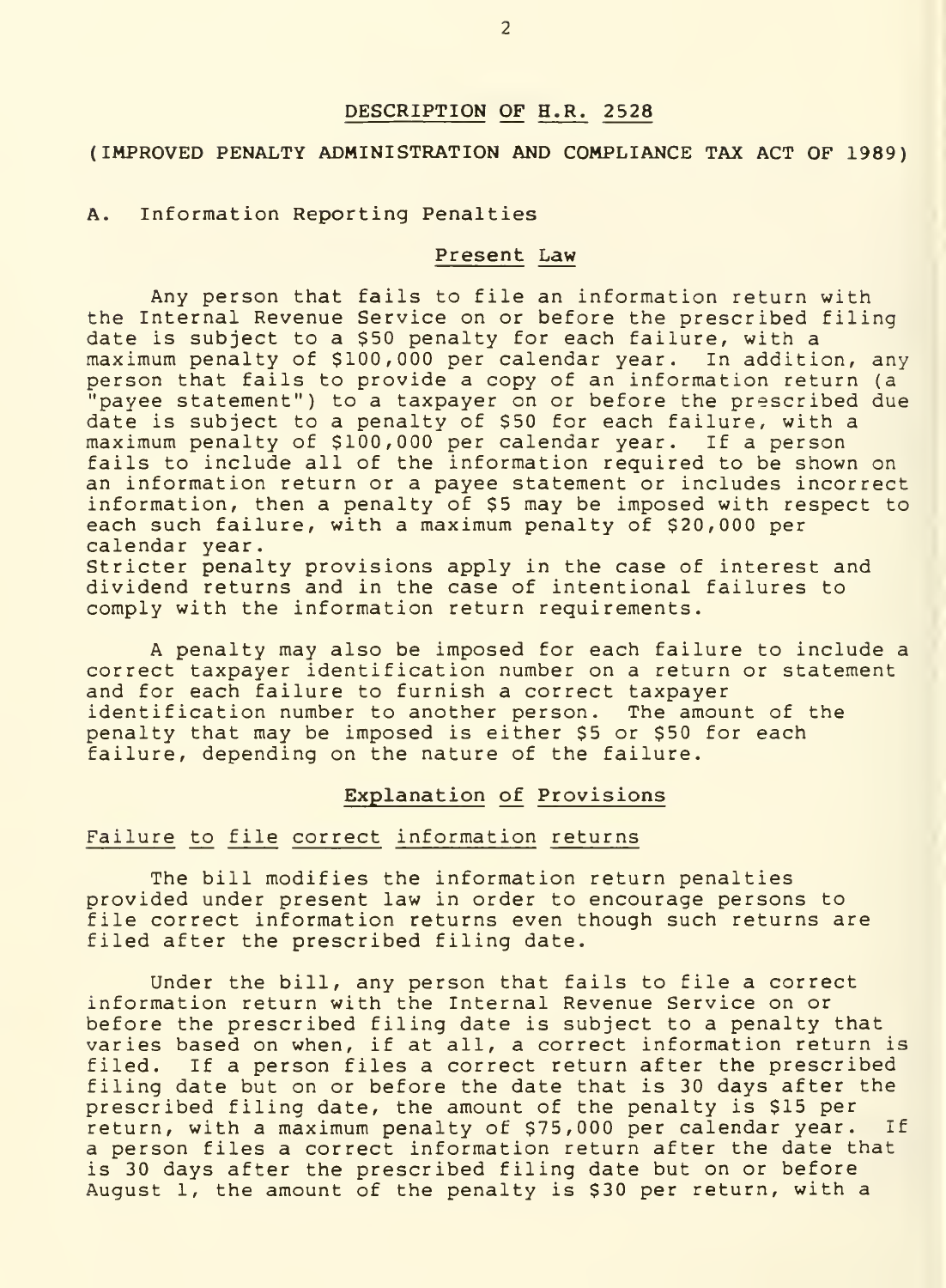maximum penalty of \$150,000 per calendar year. If <sup>a</sup> correct return is not filed on or before August <sup>1</sup> of any year, the amount of the penalty is \$50 per return, with a maximum penalty of \$250,000 per calendar year.

The bill also provides a de minimis exception that applies to incorrect information returns that are corrected on or before August 1. Under the exception, if an information return is originally filed without all of the required information or with incorrect information and the return is corrected on or before August 1, then the original return is treated as having been filed with all of the correct required information. The number of information returns that may qualify for this exception for any calendar year is limited to the greater of (1) 10 returns or (2) one-half of one percent of the total number of information returns that are required to be filed by the person during the calendar year.

The bill maintains the present-law rules for failures that are due to intentional disregard of the filing requirement.

#### Failure to furnish correct payee statements

Under the bill, any person that fails to furnish a correct payee statement to a taxpayer on or before the prescribed due<br>date is subject to a penalty of \$50 per statement, with a maximum penalty of \$100,000 per calendar year. If the failure to furnish a correct payee statement to a taxpayer is due to intentional disregard of the requirement, the bill generally provides a penalty of \$100 per statement or, if greater, 10 percent of the amount required to be shown on the statement, with no limitation on the maximum penalty per calendar year.

# Failure to comply with other information reporting requirements

Under the bill, any person that fails to comply with other specified information reporting requirements on or before the prescribed date is subject to a penalty of \$50 for each failure, with a maximum penalty of \$100,000 per calendar year. The information reporting requirements specified for this purpose include any requirement to include a correct taxpayer identification number on a return or statement and any requirement to furnish a correct taxpayer identification number to another person.

#### Waiver, definitions and special rules

The bill provides that any of the information reporting penalties may be waived if it is shown that the failure to comply is due to reasonable cause and not to willful neglect. The subcommittee intends that for this purpose, reasonable cause exists if significant mitigating factors are present, such as the fact that a person has a history of complying with the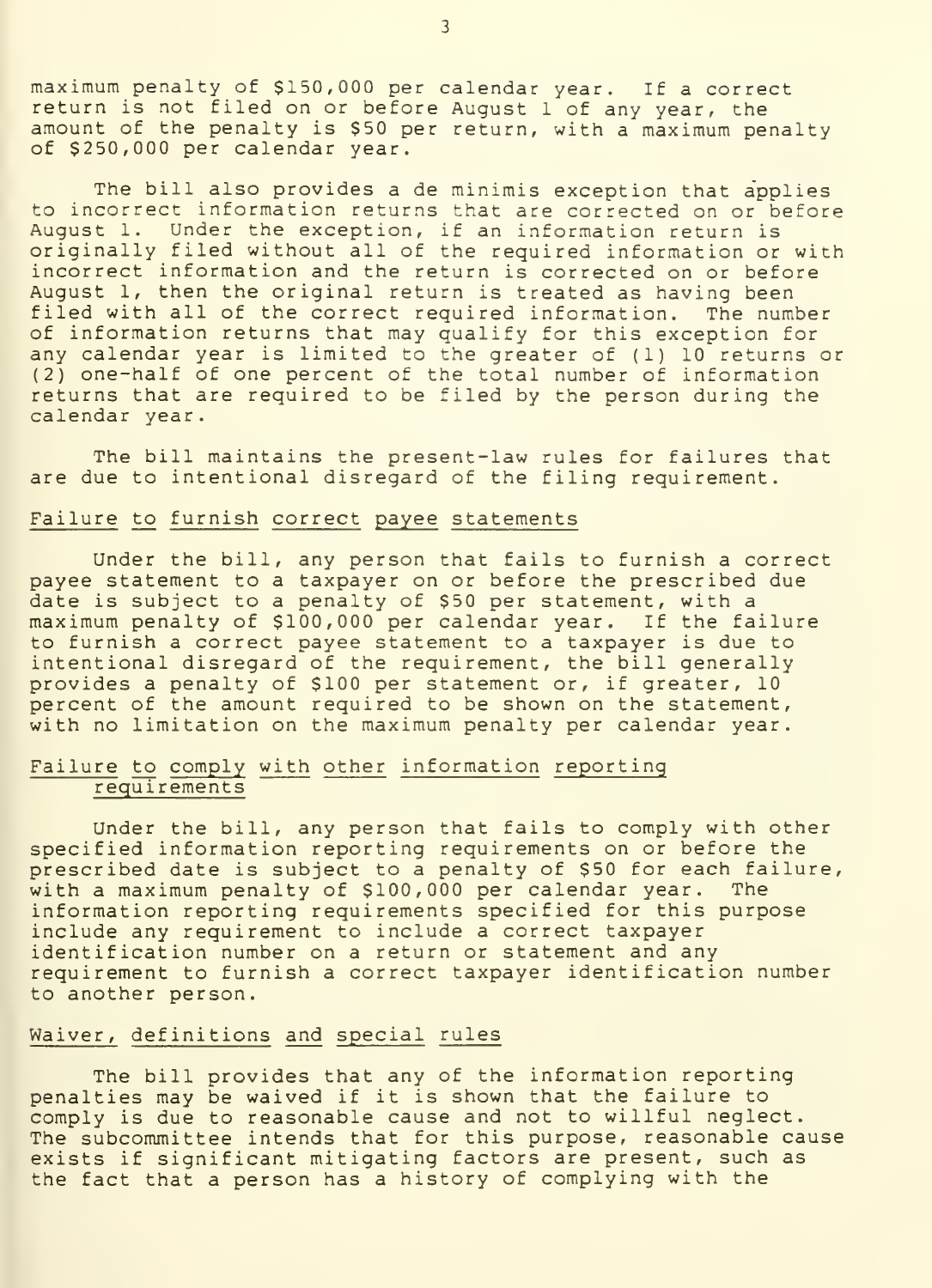information reporting requirements.

The bill also repeals the special information reporting requirements that apply to payments of interest and dividends; the bill makes those payments subject to the same general rules applicable to other types of information returns.

## Uniform requirements for returns on magnetic media

The bill provides that uniform magnetic media requirements apply to all information returns filed during any calendar year. The bill accomplishes this by making statutory the requirement currently contained in IRS regulations that persons filling more than 250 information returns file those returns on magnetic media. The bill makes this requirement applicable to all types of information reports. Thus, the bill repeals the provision of present law that requires persons filing more than 50 information returns relating to payments of interest, dividends, and patronage dividends to file all such returns on magnetic media

# Study of procedures to prevent mismatching

The bill requires the General Accounting Office, in consultation with the Treasury Department, to conduct a study on whether the Internal Revenue Service should be permitted to disclose taxpayer identity information to a person that has filed an information return. The study should consider whether, if the name and taxpayer identification number of any person that is set forth on an information return do not correspond to the name and taxpayer identification number of such person contained on the records of the Internal Revenue Service, the Internal Revenue Service should be permitted to disclose to the person that has filed such information return such information as may be necessary to determine the correct name and taxpayer identification number. The study should also consider alternative means of correcting the mismatch between names and taxpayer identification numbers that involve the least amount of disclosure of confidential taxpayer identity information. A report on the study, together with any recommendations, is to be submitted to the Congress by June 1, 1990.

#### Study of service bureaus

The bill requires the General Accounting Office, in consultation with the Treasury Department, to conduct a study of whether persons engaged in the business of transmitting information returns or other documents to the Internal Revenue Service on behalf of other persons should be subject to registration or other regulation. A report on the study, together with any recommendations, is to be submitted to the Congress not later than July 1, 1990.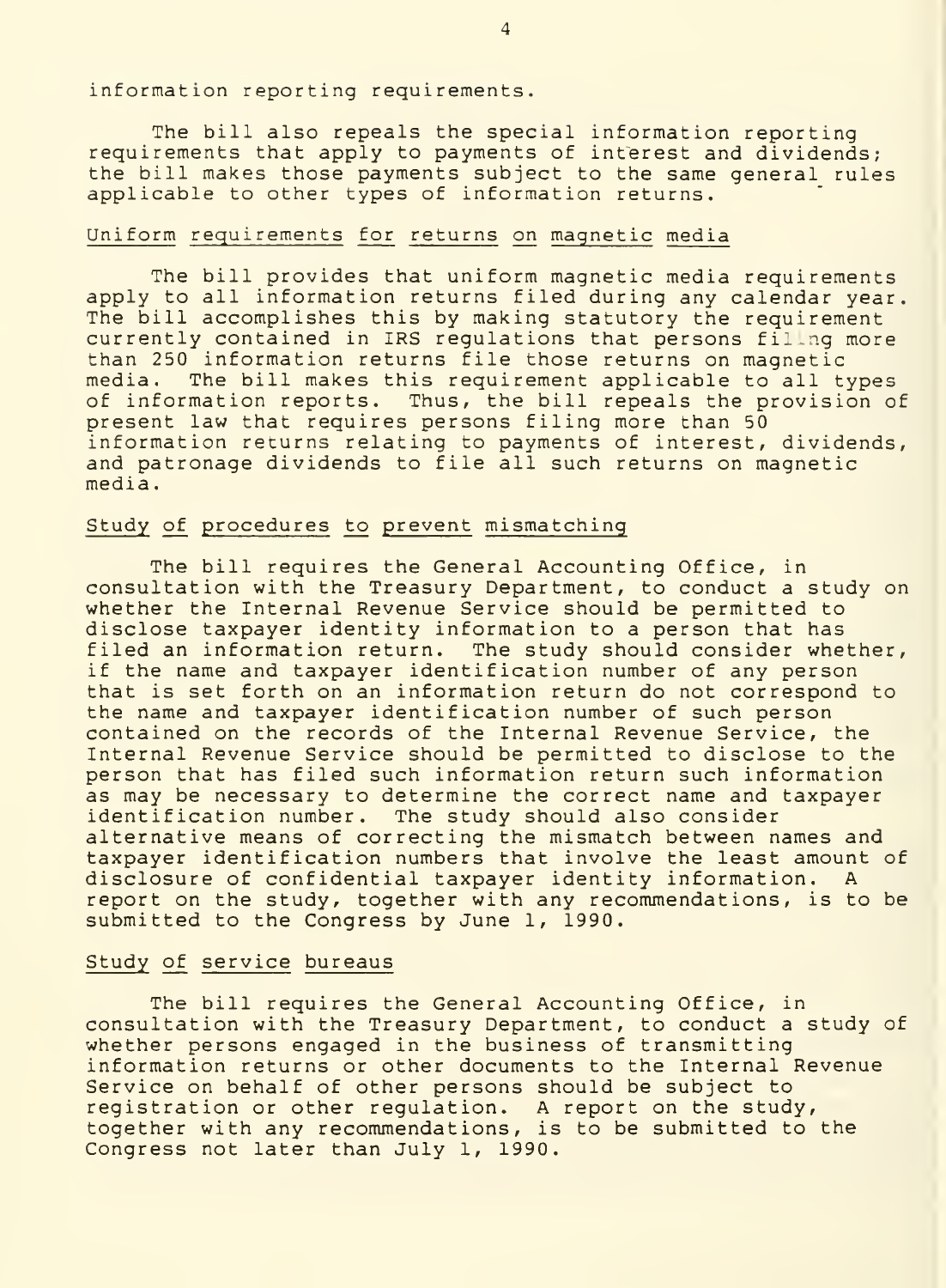# Effective Dates

The information reporting provisions of the bill generally<br>apply to information returns and payee statements the due date for which (determined without regard to extensions) is after December 31, 1989.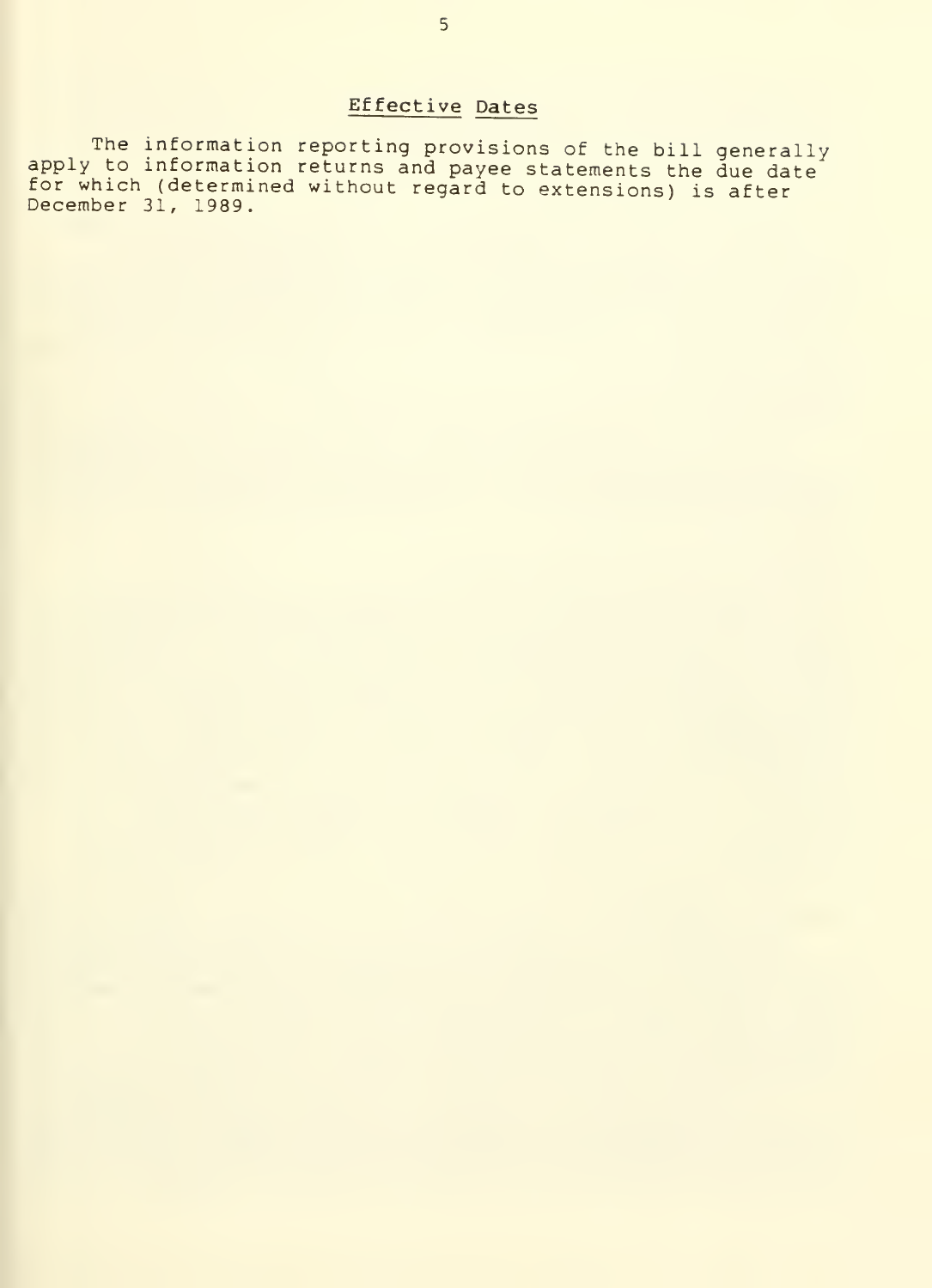#### B. Accuracy Penalties

#### Present Law

#### Negligence penalty

If any part of an underpayment of tax required to be shown on a return is due to negligence or disregard of rules or regulations, a penalty may be imposed equal to <sup>5</sup> percent of the total amount of the underpayment. An underpayment of tax that is attributable to a failure to include on an income tax return an amount shown on an information return is treated as subject to the negligence penalty absent clear and convincing evidence to the contrary.

#### Fraud penalty

If any part of an underpayment of tax required to be shown on a return is due to fraud, a penalty may be imposed equal to 75 percent of the portion of the underpayment that is attributable to fraud.

#### Substantial understatement penalty

If the correct income tax liability of <sup>a</sup> taxpayer for <sup>a</sup> taxable year exceeds that reported by the taxpayer by the greater of 10 percent of the correct tax or \$5,000 (\$10,000 in the case of most corporations), then a substantial understatement exists and a penalty may be imposed equal to 25 percent of the underpayment of tax attributable to the understatement. In determining whether a substantial understatement exists, the amount of the understatement is reduced by any portion attributable to an item if (1) the treatment of the item on the return is or was supported by substantial authority, or (2) facts relevant to the tax treatment of the item were adequately disclosed on the return or on a statement attached to the return. Special rules apply to tax shelters.

#### Valuation penalties

If an individual, personal service corporation, or closely held corporation underpays income tax for any taxable year by  $\bar{S}$ <br>\$1,000 or more as a result of a valuation overstatement, then a penalty may be imposed with respect to the amount of the underpayment that is attributable to the valuation overstatement. A valuation overstatement exists if the valuation or adjusted basis of any property claimed on a return is 150 percent or more of the correct value or adjusted basis. The amount of the penalty that may be imposed varies between 10, 20 and 30 percent of the underpayment attributable to the valuation overstatement depending on the percentage by which the valuation claimed exceeds the correct valuation. Similar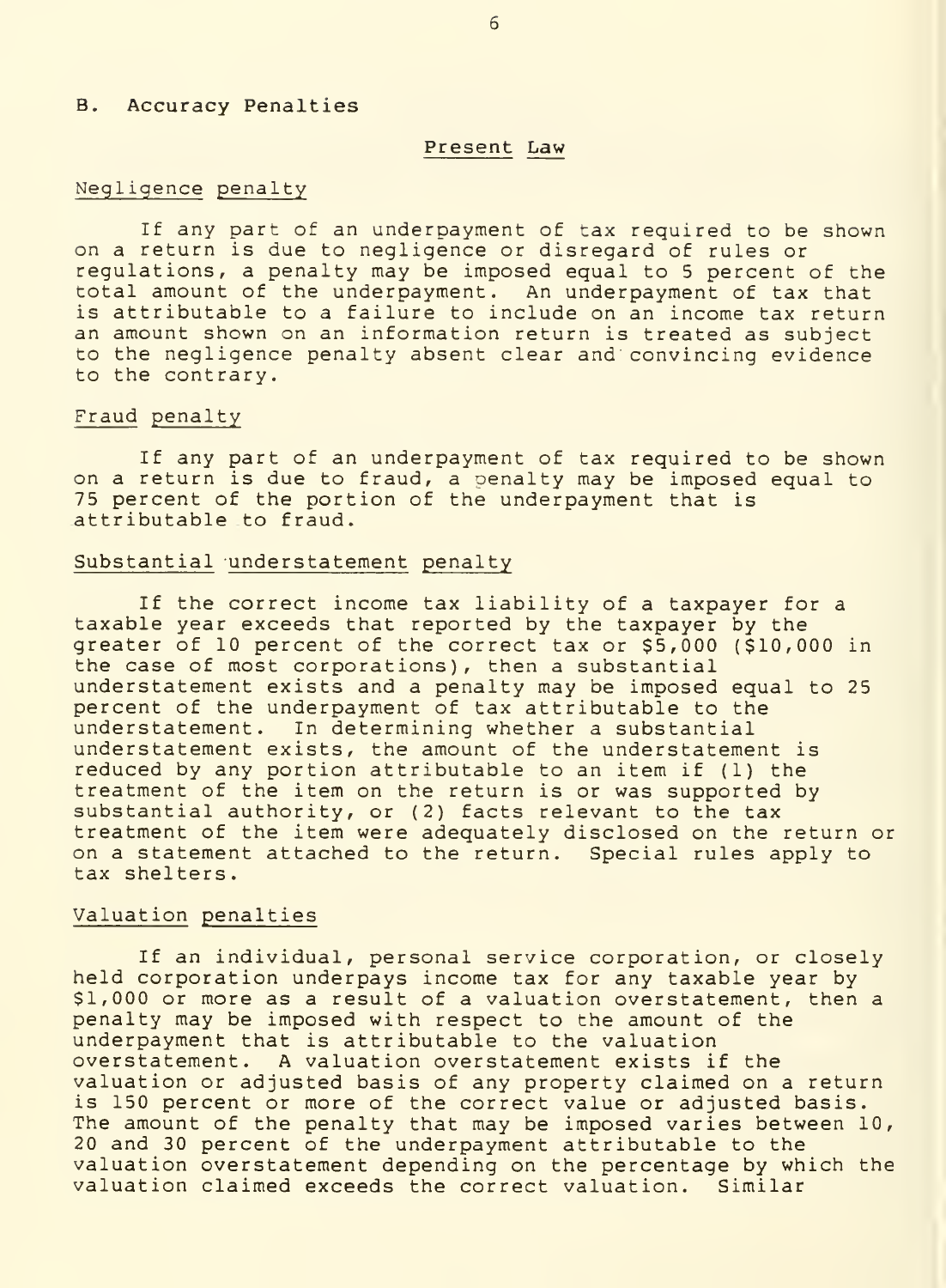penalties may be imposed with respect to (1) an underpayment of income tax that is attributable to an overstatement of pension liabilities and (2) an underpayment of estate or gift tax that is attributable to a valuation understatement.

#### Explanation of Provisions

# Eliminate overlap

The bill reorganizes the accuracy penalties into a new structure that operates to eliminate any overlap of the penalties

#### Accuracy-related penalty

The accuracy-related penalty, which is imposed at a rate of 20 percent, applies to the portion of any underpayment that is attributable to (1) negligence; (2) any substantial understatement of income tax; (3) any substantial valuation overstatement; (4) any substantial overstatement of pension liabilities; and (5) any substantial estate or gift tax valuation understatement.

#### 1 Negligence

If an underpayment of tax is attributable to negligence, the negligence penalty applies only to the portion of the underpayment that is attributable to negligence rather than, as under present law, to the entire underpayment of tax. Negligence includes any careless, reckless, or intentional disregard of rules or regulations. In addition, the bill repeals the present-law presumption under which an underpayment is treated as attributable to negligence if the underpayment is due to a failure to include on an income tax return an amount shown on an information return.

#### $2.$ Substantial understatement of income tax

The accuracy-related penalty that applies to the portion of an underpayment that is attributable to a substantial understatement of income tax is the same as the substantial understatement penalty provided under present law with three principal modifications. First, the rate is lowered to 20<br>percent. Second, the subcommittee intends that the list o Second, the subcommittee intends that the list of authorities upon which taxpayers may rely is to be expanded to include proposed regulations, private letter ratings, technical advice memoranda, actions on decisions, general counsel memoranda, information or press releases, notices, and any other similar documents published by the Internal Revenue Service in the Internal Revenue Bulletin. In addition, the list of authorities is to include General Explanations of tax legislation prepared by the Joint Committee on Taxation (the "Blue Book"). Third, the bill requires the Internal Revenue Service to publish not less frequently than annually a list of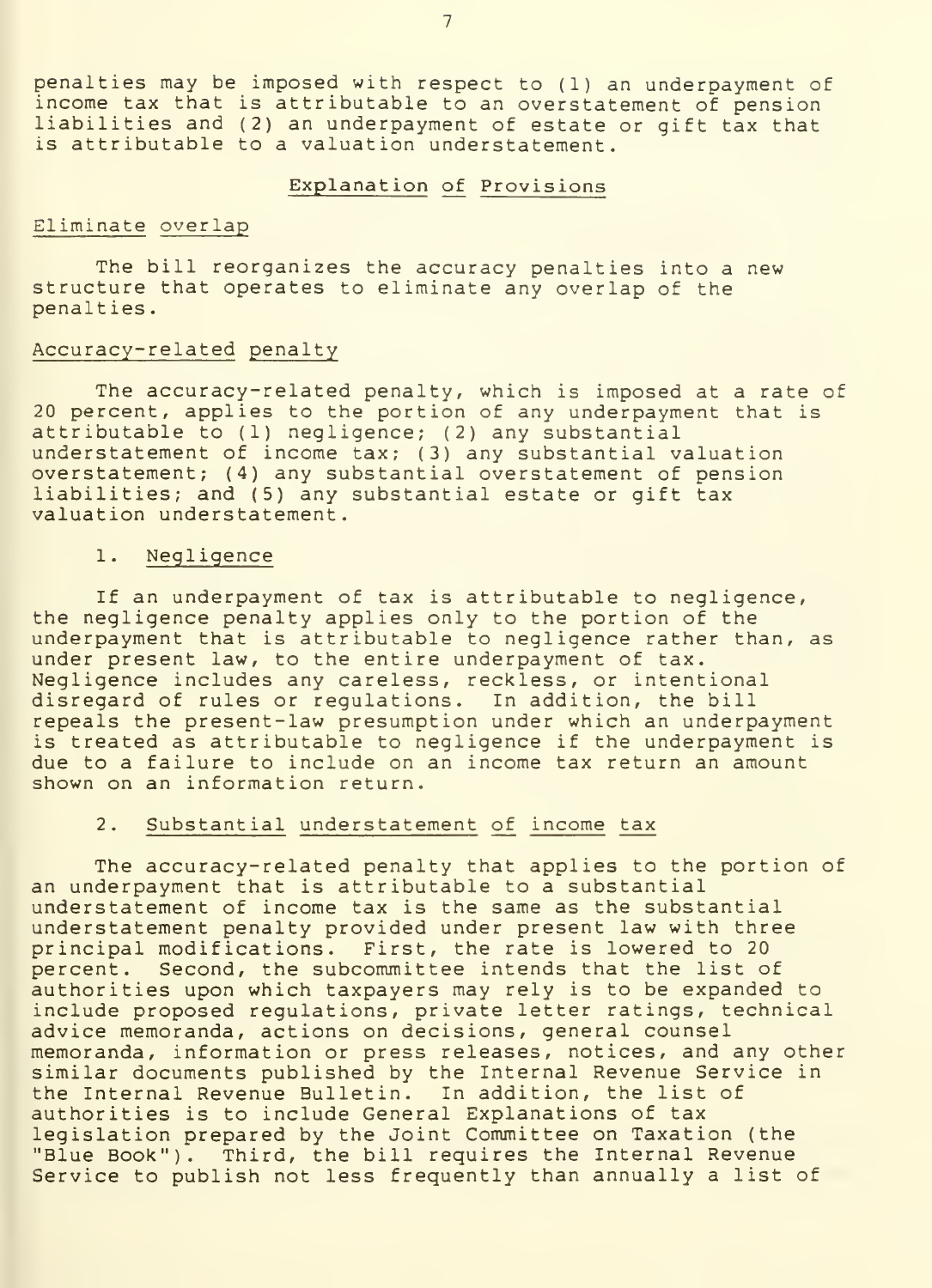positions for which the Internal Revenue Service believes there is no substantial authority. The purpose of this list is to assist taxpayers in determining whether a position should be disclosed in order to avoid the substantial understatement penalty.

3. Substantial valuation overstatement, substantial overstatement of pension liabilities , and substantial estate or gift tax valuation understatement

The penalty that applies to the portion of an underpayment that is attributable to a substantial valuation overstatement is generally the same as the valuation overstatement penalty provided under present law with five principal modifications. First, the bill extends the penalty to all taxpayers. Second, a substantial valuation overstatement exists if the value or adjusted basis of any property claimed on a return is 200 percent or more of the correct value or adjusted basis. Third, the penalty is to apply only if the amount of the underpayment attributable to a valuation overstatement exceeds \$5,000 (\$10,000 in the case of most corporations). Fourth, the amount of the penalty for a substantial valuation overstatement is 20 percent of the amount of the underpayment if the value or adjusted basis claimed is 200 percent or more but less than 400 percent of the correct value or adjusted basis. Fifth, the bill provides that this penalty is doubled if the value or adjusted basis claimed is 400 percent or more of the correct value or adjusted basis. The bill also provides similar modifications to the penalty for overstatements of pension liabilities and the penalty for estate or gift tax valuation understatements.

#### Fraud penalty

The fraud penalty, which is imposed at a rate of 75 percent, applies to the portion of any underpayment that is attributable to fraud.

#### Definitions and special rules

The bill provides special rules that apply to each of the penalties imposed under the new structure. First, the bill provides that no penalty is to be imposed if it is shown that there was reasonable cause for an underpayment and the taxpayer acted in good faith. The enactment of this standardized waiver criteria is designed to permit the courts to review the assertion of penalties under the same standards that apply in reviewing additional tax that the Internal Revenue Service asserts is due.

The bill also provides that an accuracy-related or fraud penalty is to be imposed only if a return has been filed. This is intended to improve the coordination between these penalties. Under present law, a negligence or fraud penalty may be imposed

8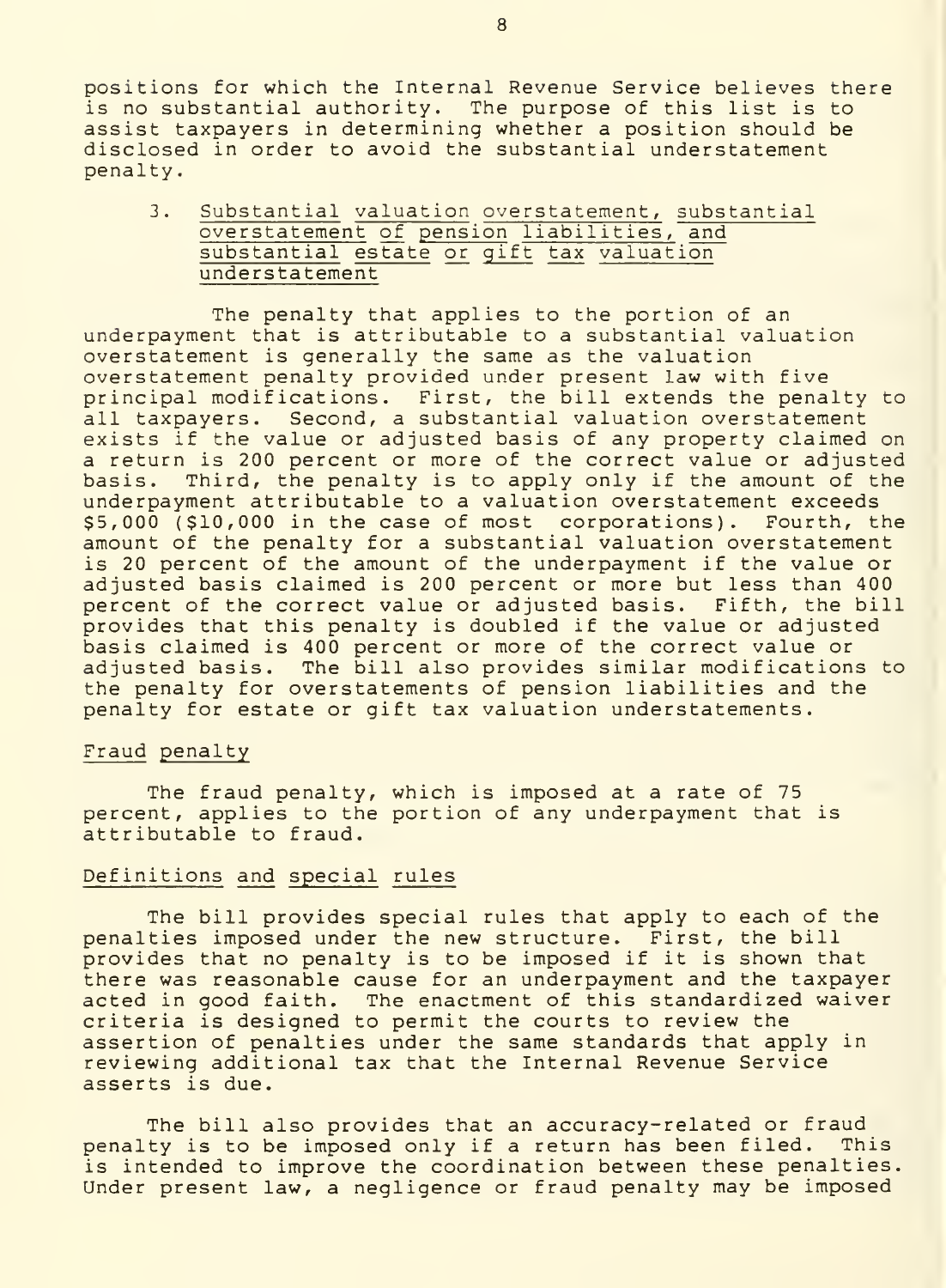in the case of <sup>a</sup> failure to file a return.

Finally, the bill repeals the higher interest rate that applies to substantial underpayments that are attributable to tax-motivated transactions.

# Effective Date

The accuracy provisions of the bill generally apply to returns the due date for which (determined without regard to extensions) is after December 31, 1989.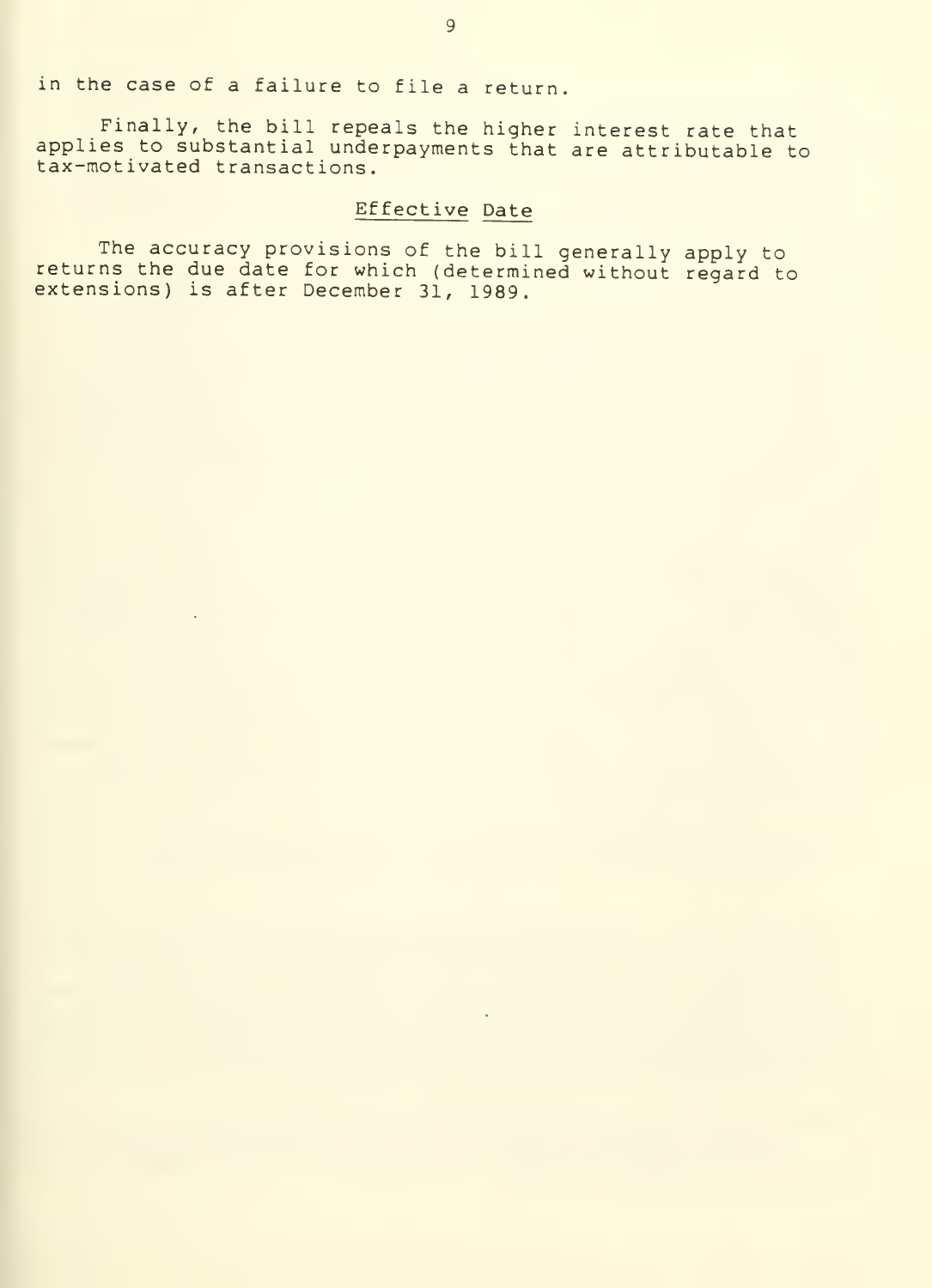# C. Preparer, Promoter, and Protester Penalties

#### Present Law

#### Return preparer penalties

An income tax return preparer is subject to a penalty of \$100 if any part of an understatement of tax on a return or claim for refund is due to the return preparer's negligent or intentional disregard or rules and regulations. In addition, an income tax return preparer is subject to a penalty of \$500 if any part of an understatement of tax on a return or claim for refund is due to the return preparer's willful attempt in any manner to understate tax. An income tax return preparer is also subject to a penalty of \$25 for each failure to (1) furnish a copy of a return or claim for refund to the taxpayer; (2) sign the return or claim for refund; or (3) furnish his or her identifying number.

#### Penalty for promoting abusive tax shelters

Any person who organizes, assists in the organization of, or participates in the sale of any interest in, a partnership or other entity, any investment plan or arrangement, or any other plan or arrangement, is subject to a penalty if in connection with such activity the person makes or furnishes a false or fraudulent statement or a gross valuation overstatement. The amount of the penalty equals the greater of \$1,000 or 20 percent of the gross income derived or to be derived by the person from the activity. It is unclear under present law whether the term "activity" refers to each sale of an interest in a tax shelter or whether the term activity refers to the overall activity of promoting an abusive tax shelter.

# Penalty for aiding and abetting the understatement of tax liability

Any person who aids, assists in, procures, or advises with<br>respect to the preparation or presentation of any portion of a return or other document under the tax laws which (1) the person knows will be used in connection with any material matter arising under the tax laws, and (2) the person knows will (if so used) result in an understatement of- the tax liability of another person is subject to a penalty equal to \$1,000 for each return or other document (\$10,000 in the case of returns and documents relating to the tax of a corporation).

# Frivolous income tax return penalty

Any individual who files a frivolous income tax return is subject to a penalty of \$500.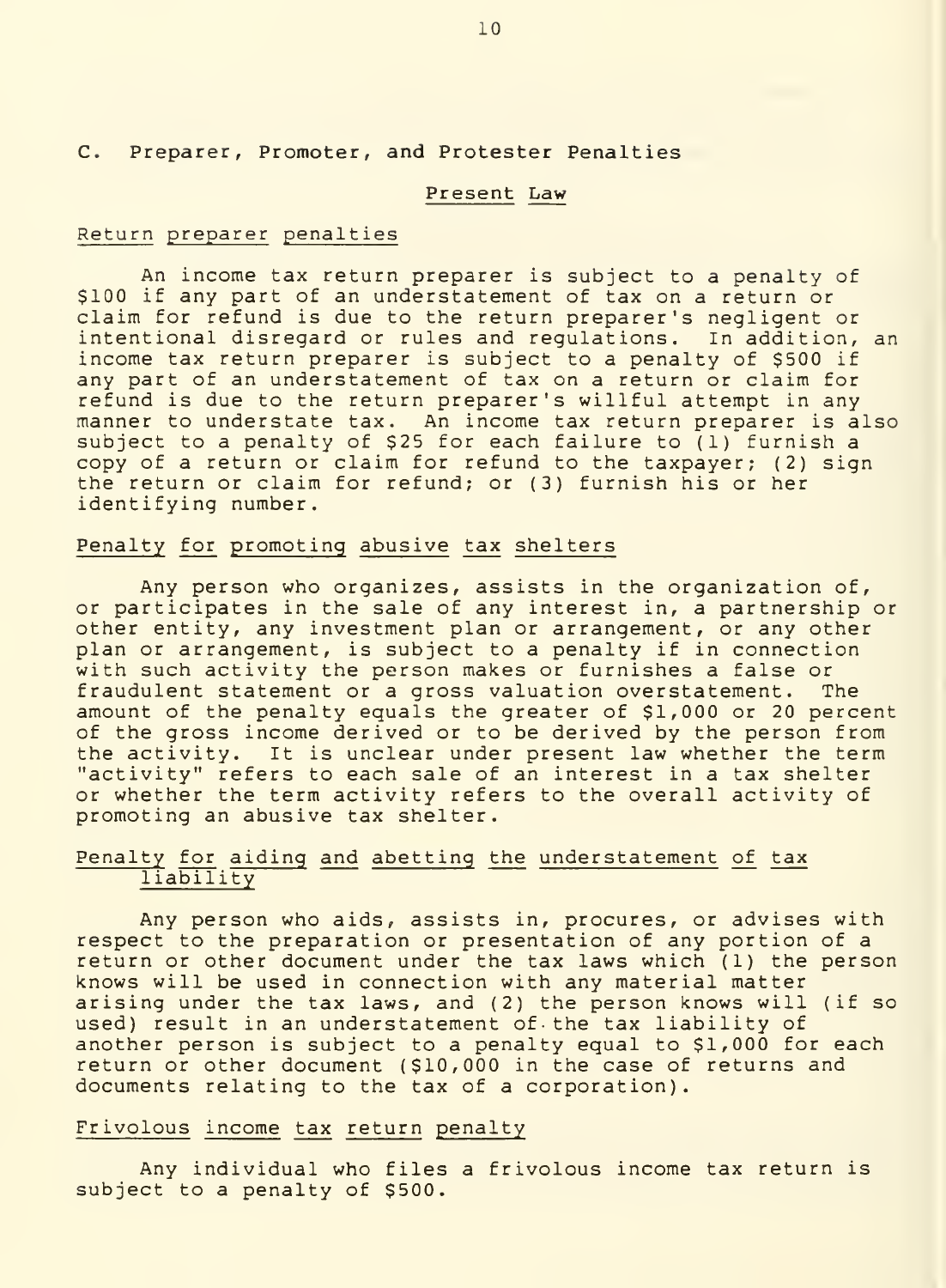### Sanctions and costs awarded by courts

If it appears to the Tax Court that (1) proceedings before it have been instituted or maintained primarily for delay, (2) the taxpayer's position is frivolous, or (3) the taxpayer has unreasonably failed to pursue administrative remedies, the Court may award damages not to exceed \$5,000 to the United States.

# Explanation of Provisions

# Return preparer penalties

The bill revises the present-law penalties that apply in the case of an understatement of tax that is caused by an income tax return preparer. First, the bill provides that if any part of an understatement of tax on a return or claim for refund is attributable to a position for which there was not a realistic possibility of being sustained on its merits and if any person who is an income tax return preparer with respect to such return or claim for refund knew (or reasonably should have known) of such position, then that return preparer is subject to a penalty of \$250. The subcommittee intends that imposition of this penalty not lead to an automatic referral to the Internal Revenue Service Director of Practice. The subcommittee believes that the Internal Revenue Service should exercise discretion in selecting the specific cases that are referred to the Director of Practice. In addition, the bill provides that if any part of an understatement of tax on a return or claim for refund is attributable to a willful attempt by an income tax return preparer to understate the tax liability of another person or to any reckless or intentional disregard of the income tax law by an income tax return preparer, then the income tax return preparer is subject to a penalty of \$1,000.

The return preparer penalties that apply to each failure to (1) furnish a copy of a return or claim for refund to the taxpayer, (2) sign the return or claim for refund, and (3) furnish his or her identifying number are increased to \$50 and the total penalties imposed for any type of failure for any calendar year is limited to \$25,000.

# Penalty for promoting abusive tax shelters

Under the bill, the amount of the penalty imposed for promoting abusive tax shelters equals the lesser of \$1,000 or 100 percent of the gross receipts derived or to be derived by the person from such activity. In calculating the amount of the penalty, the organization of an entity, plan or arrangement and the sale of each interest in an entity, plan, or arrangement constitutes a separate activity.

# Penalty for aiding and abetting the understatement of tax liability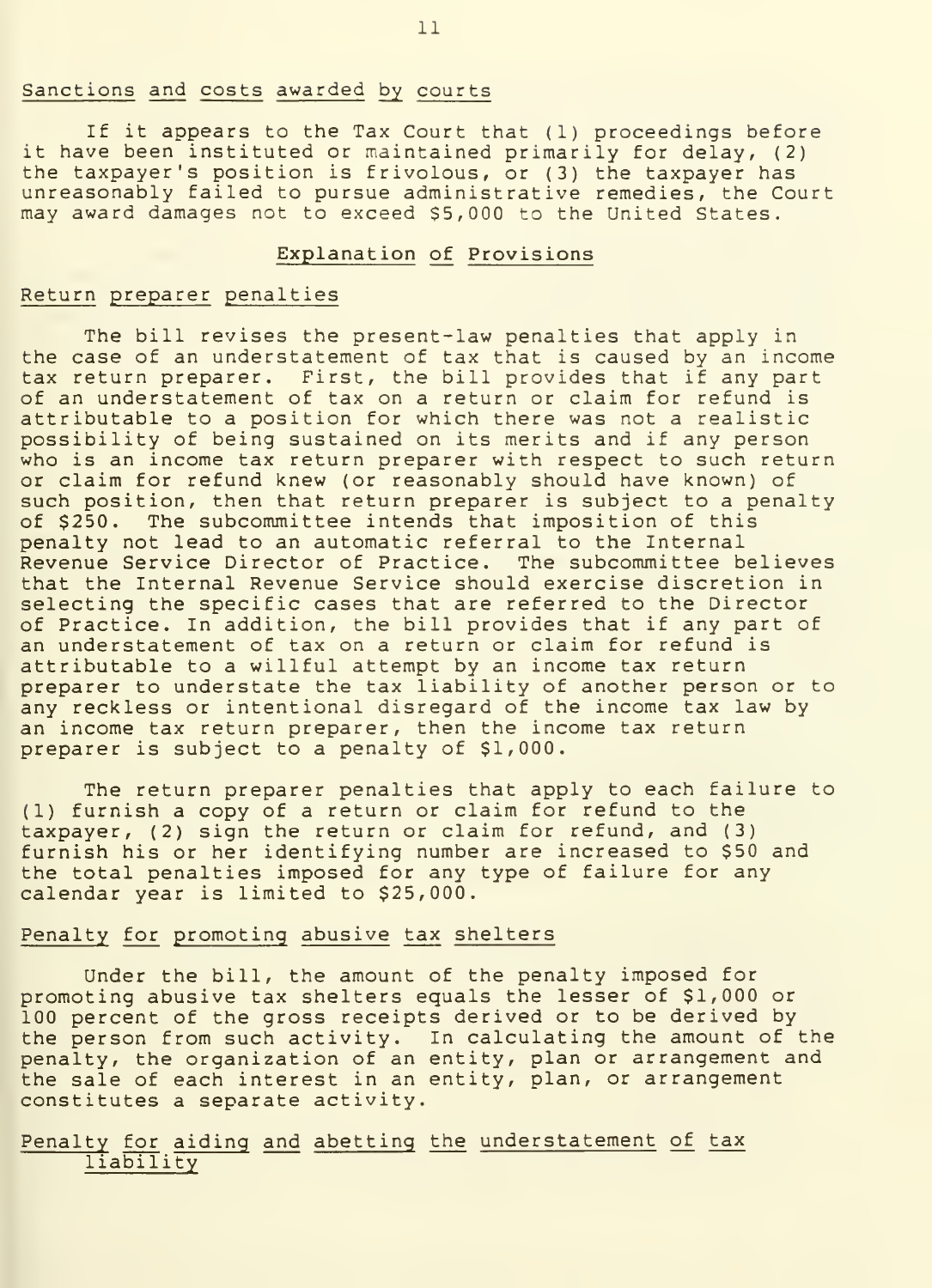The bill amends the penalty for aiding and abetting the understatement of tax liability by imposing the penalty in cases where the person aids, assists in, procures, or advises with<br>respect to the preparation or presentation of any portion of a return or other document if (1) the person knows or has reason to believe that the return or other document will be used in connection with any material matter arising under the tax laws, and (2) the person knows that if the portion of the return or other document is so used, an understatement of the tax liability of another person would result. In addition, the bill provides that a penalty for promoting abusive tax shelters is not to be imposed on any person with respect to any document if an aiding and abetting penalty is imposed on such person with respect to such document.

#### Frivolous income tax return penalty

The bill increases the penalty for filing frivolous income tax returns from \$500 per return to \$1,000 per return.

# Sanctions and costs awarded by courts

The bill authorizes the Tax Court to impose a penalty not<br>to exceed \$25,000 if a taxpayer (1) institutes or maintains a proceeding primarily for delay, (2) takes a position that is frivolous, or (3) unreasonably fails to pursue available administrative remedies. The subcommittee intends that the increased penalty (above \$5,000) apply primarily (but not exclusively) to tax shelter cases, where the \$5,000 maximum provided under present law appears to be ineffective in deterring taxpayers from taking frivolous positions.

The bill also authorizes the Tax Court to require any attorney or other person permitted to practice before the Court to pay excess costs, expenses, and attorney's fees that are incurred because the attorney or other person unreasonably and vexatiously multiplied any proceeding before the Court.

#### Effective Dates

The modifications to the return preparer penalties apply to documents prepared after December 31, 1989. The modifications to the penalty for promoting abusive tax shelters and the aiding and abetting penalty apply to activities after December 31, 1989. The modification to the frivolous income tax return penalty applies to returns filed after December 31, 1989. The modifications to the court-awarded sanctions apply to proceedings pending on, or commenced after, December 31, 1989.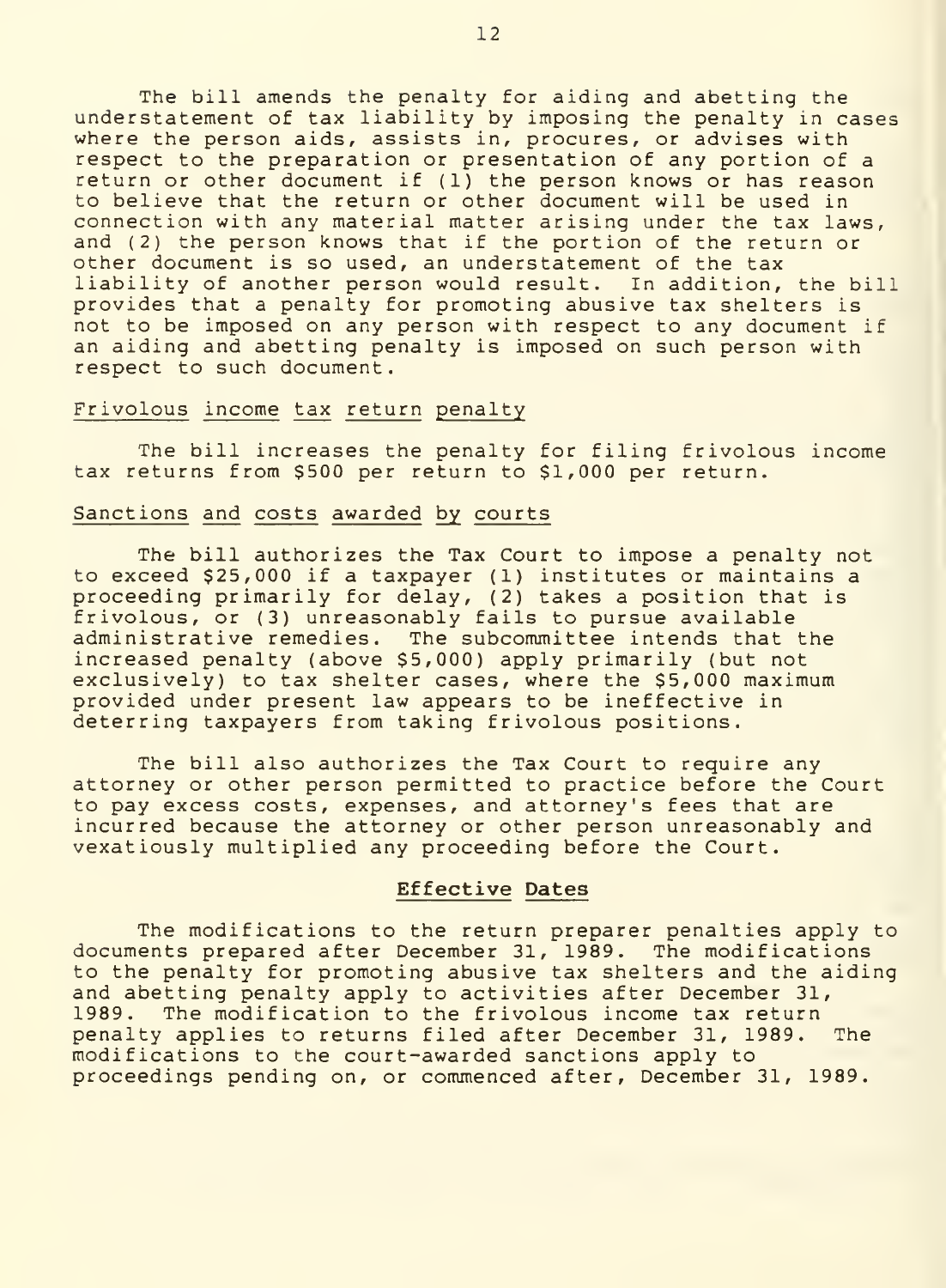#### D. Delinquency Penalties

#### Present Law

#### Failure to file

A taxpayer who fails to file a tax return on a timely basis is subject to a penalty equal to 5 percent of the net amount of<br>tax due for each month that the return is not filed, up to a maximum of 5 months or 25 percent. The net amount of tax due is the excess of the amount of the tax required to be shown on the return over the amount of any tax paid on or before the due date prescribed for the payment of tax.

#### Failure to make timely deposits of tax

If any person who is required to deposit taxes imposed by the Internal Revenue Code with a government depositary fails to deposit such taxes on or before the prescribed date, a penalty may be imposed equal to 10 percent of the amount of the underpayment, unless it is shown that such failure is due to reasonable cause and not willful neglect. The amount of the underpayment for this purpose is the excess of the amount of the tax required to be deposited over the amount of the tax, if any, deposited on or before the prescribed date.

#### Explanation of Provisions

#### Failure to file

The bill modifies present law by providing that the fraud and negligence penalties are not to apply in the case of a negligent or fraudulent failure to file a return. Instead, the bill provides that in the case of a fraudulent or intentional failure to file a return, the failure to file penalty is to be increased to 15 percent of the net amount of tax due for each month that the return is not filed, up to a maximum of <sup>5</sup> months or 75 percent.

#### Failure to make timely deposits of tax

The bill also modifies the penalty for the failure to make timely deposits of tax in order to encourage depositors to correct their failures. Under the bill, a depositor is subject to a penalty equal to <sup>2</sup> percent of the amount of the underpayment if the failure is corrected on or before the date that is <sup>5</sup> days after the prescribed due date. A depositor is subject to a penalty equal to <sup>5</sup> percent of the amount of the underpayment if the failure is corrected after the date that is 5 days after the prescribed due date but on or before the date<br>that is 15 days after the prescribed due date. Finally, a depositor is subject to a penalty equal to 10 percent of the